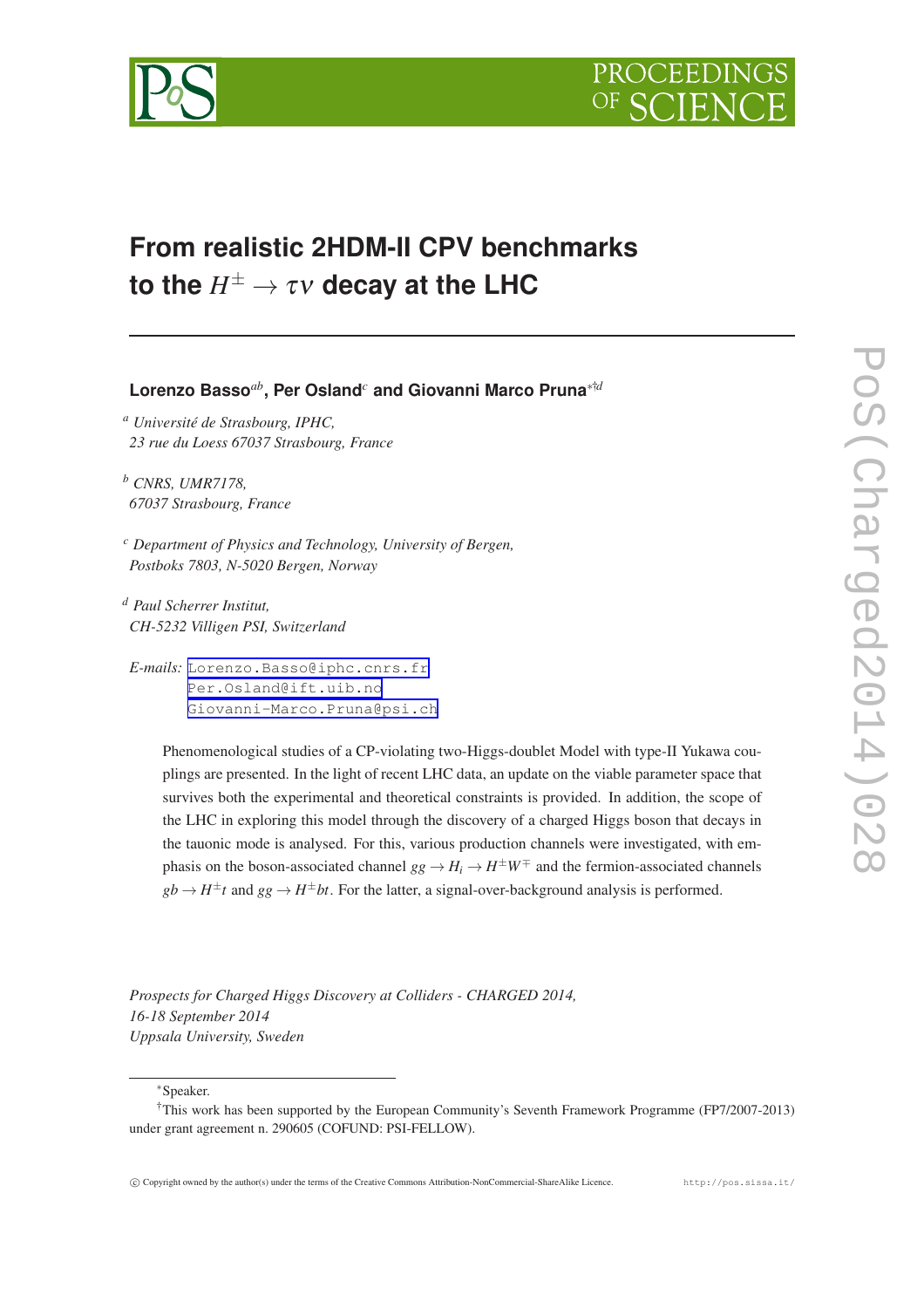## 1. Introduction

After the Higgs boson discovery [[1](#page-5-0), [2](#page-5-0)], tests concerning the minimality of the Higgs sector of the Standard Model (SM) assume a leading role in the present and future experimental programmes at colliders. Among the various phenomenological investigations, searches for new scalar resonances are generally considered a top priority, as they would directly probe the existence and the features of non-minimal Higgs contents, possibly establishing connection with physics beyond the SM of particles, *e.g.* a Minimal Supersymmetric Standard Model (MSSM) particle content.

Here, the popular option of an extended scalar sector containing two Higgs doublets is considered, *i.e.,* the two-Higgs-doublet Model (2HDM) [\[3\]](#page-5-0) is studied. If such a model is realised at the TeV scale, it is well-known that one should expect the existence of exotic resonances such as charged scalars to be probed at the Large Hadron Collider (LHC). In its general formulation [[4](#page-5-0)], a 2HDM allows for a mixing among CP-odd and CP-even components of the scalar particles. Furthermore, many realisations of the Yukawa sector are equally available. In particular, the production of a charged Higgs of a 2HDM with mixed CP contents and a type-II Yukawa sector (motivated by the MSSM-like structure), referred to as "CPV 2HDM type-II" [\[5](#page-5-0)], is investigated in the context of the LHC run 2. Among the possible decay modes, the focus is set on the tauonic decay, due to the fact that an interaction of the charged Higgs with the third generation leptons would represent a striking probe of the Yukawa structure of such a model.

## 2. The Model

In this Section, the parametrisation of the CPV 2HDM type-II is described. As previously intimated, the Higgs sector is defined by the presence of two Higgs doublets, with one  $(\Phi_2)$  coupled to the *u*-type quarks, and the other one  $(\Phi_1)$  to the *d*-type quarks and charged leptons, in analogy with the MSSM. The scalar potential is described as follows:

$$
V = \frac{\lambda_1}{2} (\Phi_1^{\dagger} \Phi_1)^2 + \frac{\lambda_2}{2} (\Phi_2^{\dagger} \Phi_2)^2 + \lambda_3 (\Phi_1^{\dagger} \Phi_1) (\Phi_2^{\dagger} \Phi_2)
$$
  
+  $\lambda_4 (\Phi_1^{\dagger} \Phi_2) (\Phi_2^{\dagger} \Phi_1) + \frac{1}{2} [\lambda_5 (\Phi_1^{\dagger} \Phi_2)^2 + \text{h.c.}]$   
-  $\frac{1}{2} \{ m_{11}^2 (\Phi_1^{\dagger} \Phi_1) + [m_{12}^2 (\Phi_1^{\dagger} \Phi_2) + \text{h.c.}] + m_{22}^2 (\Phi_2^{\dagger} \Phi_2) \},$  (2.1)

where  $\lambda_5$  and  $m_{12}^2$  are complex parameters which trigger the mixing between CP-odd and CP-even components [[6](#page-5-0)]. Here, a softly-broken  $Z_2$  symmetry is assumed. Following the parametrisation of [[7](#page-5-0), [8](#page-5-0)], the starting number of degrees of freedom is 8: 3 of them represent the would-be Goldstone components of the massive gauge bosons, whilst the remaining 5 are indeed the physical scalar objects of the theory:  $H_1, H_2, H_3$  and  $H^{\pm}$ . The whole parameter space is described by 8 parameters: tan  $\beta$  (ratio of vacuum expectation values (VEVs) of the doublets), sin  $\alpha_i$  (mixing parameters, with  $i = 1,3$ ),  $M_1$  (mass of  $H_1$ ),  $M_2$  (mass of  $H_2$ ),  $M_{H^{\pm}}$  (mass of  $H^{\pm}$ ),  $\mu$  (combination of Lagrangian mass parameters and VEVs:  $\mu^2 = \text{Re} m_{12}^2/(2 \cos \beta \sin \beta)$ ). (The mass of the third neutral Higgs boson is determined by these parameters [[5](#page-5-0)].) As a matter of fact, CP violation potentially modifies the structure of the Higgs interactions, hence Yukawa couplings could also be affected.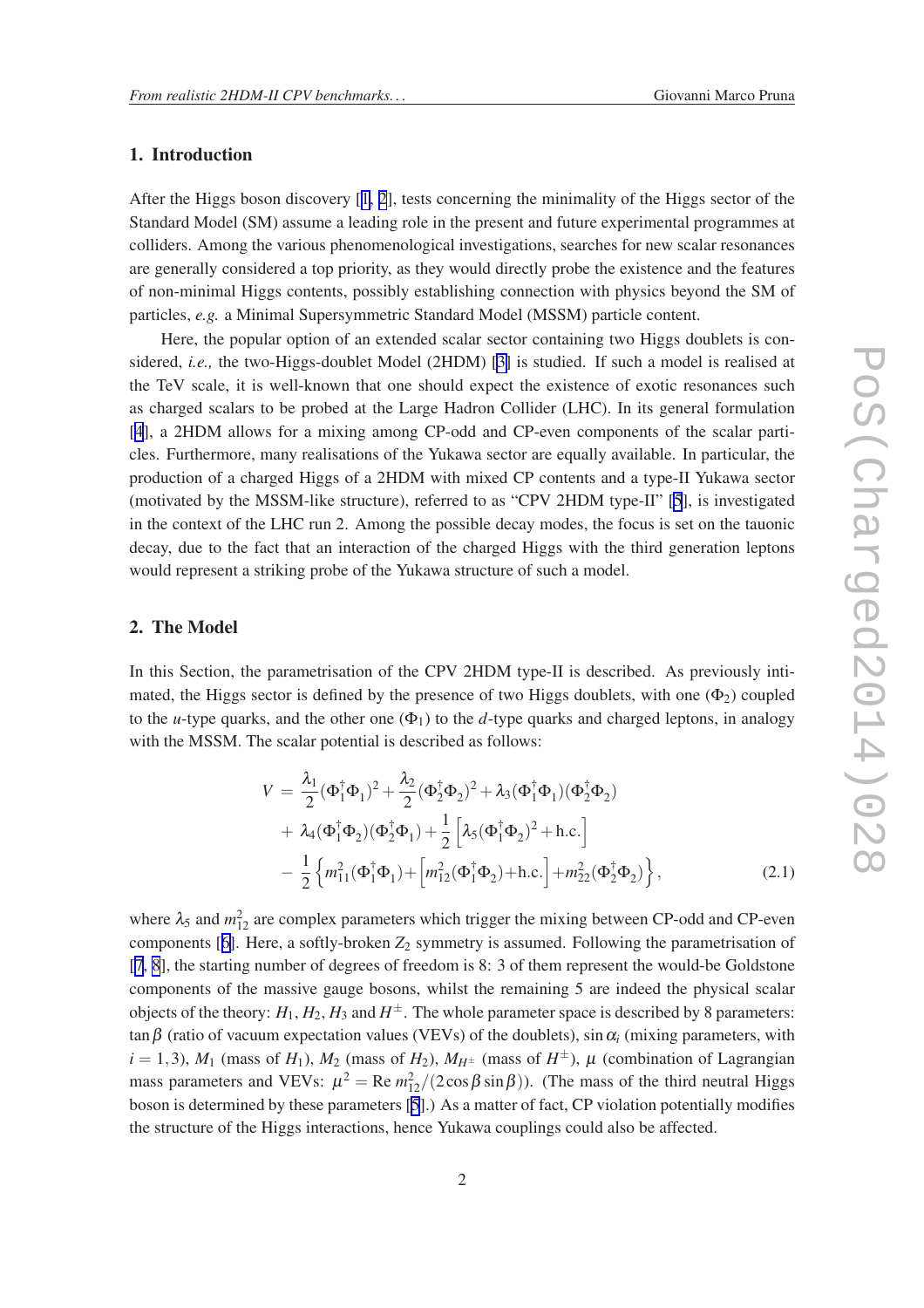### 3. Parameter space

In continuity with [[9](#page-5-0), [10](#page-5-0)], updates on the surviving multi-dimensional type-II 2HDM parameter space are given. The following theoretical  $(T)$  and experimental  $(E)$  constraints were considered:

- T: positivity, tree-level perturbative unitarity, perturbativity, global minimum of the scalar potential.
- E:  $B \to X_s \gamma$ ,  $B_u \to \tau \nu_{\tau}$ ,  $B \to D \tau \nu_{\tau}$ ,  $D_s \to \tau \nu_{\tau}$ ,  $B_{d,s} \to \mu^+ \mu^-$ ,  $B^0 \overline{B}^0$  (the SM predictions for the flavour observables are obtained using SuperIso v3.2 [\[11\]](#page-5-0)),  $R_b$ ,  $pp \rightarrow H_j X$  (LHC constraints), *T* and *S* (EW precision tests), Electron Electric Dipole Moment (EDM).

Although most of them remain unchanged with respect to the previous analysis, LHC constraints received various updates. As a result of the frequent releases of experimental results, they are treated with great caution. The signal strengths  $\mu_{\gamma\gamma}$ ,  $\mu_{ZZ}$  and  $\mu_{\tau\tau}$  are evaluated, and parameter points violating any one of these by more than  $3\sigma$  [[12\]](#page-5-0)<sup>1</sup> are systematically excluded. The couplings of  $H_2$  and  $H_3$  to *WW* are evaluated, and only parameter points corresponding to non-discovery [[13, 14](#page-5-0)] of such heavier states are kept. Even if a substantial prudence is taken into account, LHC data are manifestly pointing towards an aligned scenario where the  $H_1$  is assuming more and more SM-like Higgs features.

Having implemented these constraints, and using "physical" input in terms of mass parameters and mixing angles as described in [[5](#page-5-0)], selected discrete values of tan  $\beta$ ,  $M_2$ ,  $M_{H^{\pm}}$ , and  $\mu$ , each with a scan over 5 million trial sets of mixing angles,  $\{\alpha_1, \alpha_2, \alpha_3\}$  were sampled. In the next section, these points are analysed with emphasis on the phenomenology of the charged Higgs in both hadronic production and tauonic decay.

#### 4. Production plus tauonic decay of a charged Higgs and significance at the LHC

In this Section, the phenomenology of the charged Higgs decaying in the  $\tau + v_{\tau}$  mode is analysed in the framework of the LHC run 2. A certain level of automation was required, hence the following available tools were exploited: the Lagrangian of the model was implemented in LanHEP  $\,\mathrm{v}3.1.9\,[16]^2$  $\,\mathrm{v}3.1.9\,[16]^2$  $\,\mathrm{v}3.1.9\,[16]^2$ ; the calculation of cross sections and branching fractions as well as the generation of events for the signal was done in CalcHEP v3.4.6 [\[17](#page-5-0)] with the CTEQ6L PDF set [[18\]](#page-5-0); the generation of the background events was performed with MadGraph5 aMC@NLO  $v2.1.2$  [[19\]](#page-5-0) employing the CTEO6L1 PDF set; the event analysis was done with the package Madanalysis 5 v1.1.11 [\[20](#page-5-0)].

The main experimental scenario considered is a hadronic collider with  $E = 14$  TeV and  $L =$ 100 fb−<sup>1</sup> , according to the "LHC run 2" prototype. At the partonic level, the relevant charged Higgs production channels in hadronic collisions are:  $qq' \to W^{\pm} \to H^{\pm}H_i$ ,  $gg \to H_i \to H^{\pm}W^{\mp}$ (boson-associated productions),  $g\bar{b} \to H^+\bar{t}$  (and charge conjugated) and  $gg \to H^+b\bar{t}$  (and charge conjugated) (fermion-associated productions). The off-shell *W*-mediated production is subdominant in this context, thus the following treatment will focus on the three other channels.

<sup>&</sup>lt;sup>1</sup>See the ATLAS and CMS TWiki pages for updates.

<sup>&</sup>lt;sup>2</sup>The Higgs sector of the model was implemented in LanHEP according to the description in [\[15](#page-5-0)], while the Yukawa sector was borrowed from [\[9\]](#page-5-0).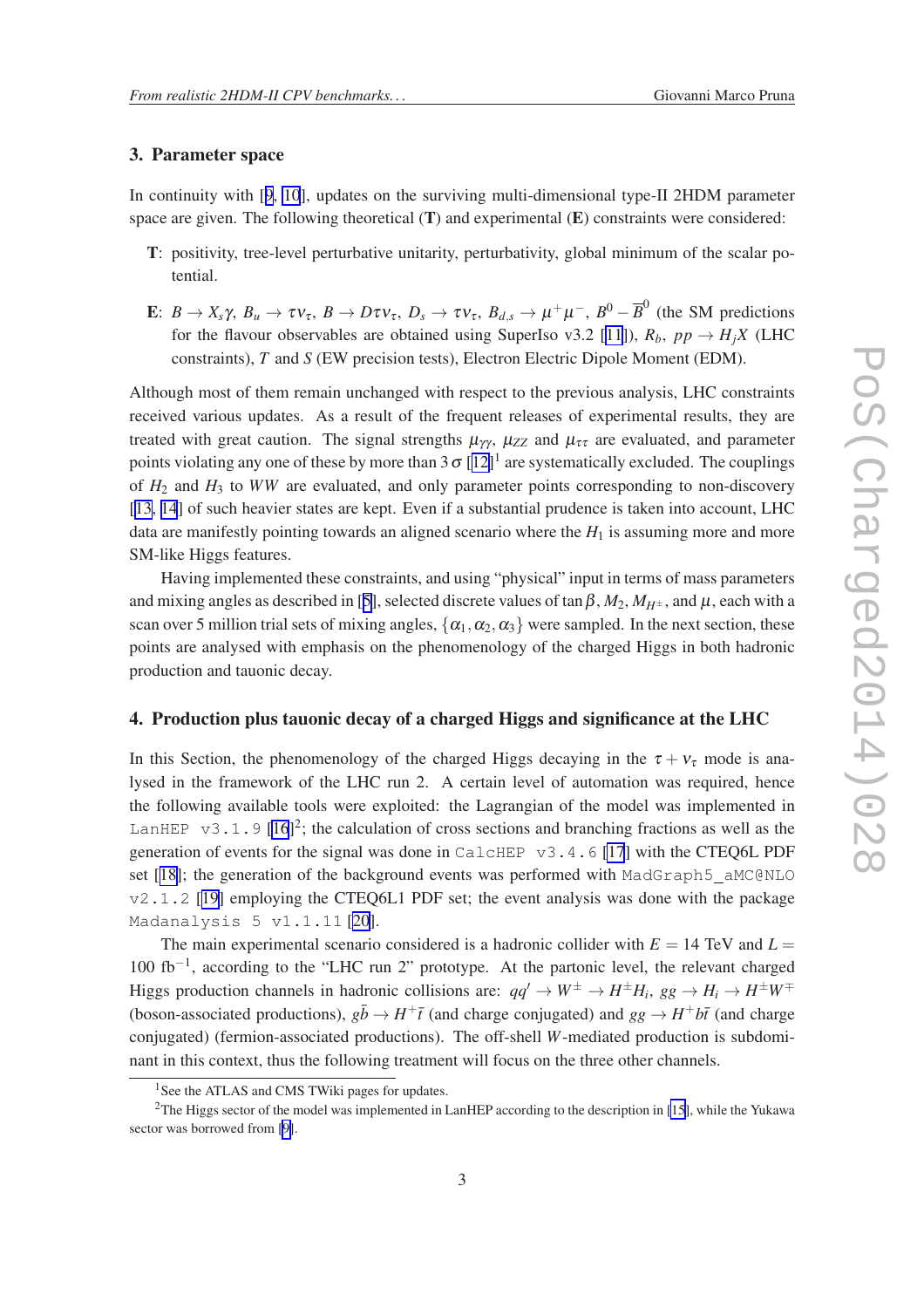<span id="page-3-0"></span>In general, the production rate is maximised when the mass of the charged Higgs  $M_{H^{\pm}}$  is as light as possible. However, the limits from  $B \to X_s \gamma$  [\[21](#page-5-0)] push the  $M_{H^{\pm}}$  of this model to be greater than 380 GeV. This information leads to the choice of considering a charged Higgs mass in the range  $400 < M_{H^{\pm}} / [\text{GeV}] < 500$ . Then, configurations that reproduce a certain alignment were preferred, *e.g.* choices like  $M_2 \simeq \mu \simeq M_{H^{\pm}}$ , tan  $\beta \gg 1$ , sin  $\alpha_1 \sim 1$  and sin  $\alpha_2 \sim 0$ . In this framework, the analysis of the main three production rates plus tauonic decays was performed. The "bosonassociated" and the "fermion-associated" productions are separately presented in Figures 1 and 2, respectively.



Figure 1: Number of events produced via  $gg \to H_i \to H^{\pm}W^{\mp} \to \tau\nu W$  vs  $M_3$  at a collision energy of  $E = 14$  TeV and a luminosity of  $L = 100$  fb<sup>-1</sup> for various benchmarks with  $M_{H^{\pm}} = 400$  GeV (left plot) and  $M_{H<sup>\pm</sup>}$  = 500 GeV (right plot). Red circles indicate the points with the highest production rate.



Figure 2: Number of events produced via  $pp \to H^{\pm}t(b) \to \tau vt(b)$  vs tan  $\beta$  at a collision energy of  $E = 14$ and a luminosity of  $L = 100 \text{ fb}^{-1}$  for various benchmarks with  $M_{H^{\pm}} = 400 \text{ GeV}$  (left plot) and  $M_{H^{\pm}} =$ 500 GeV (right plot). Red circles indicate the points with the highest production rate.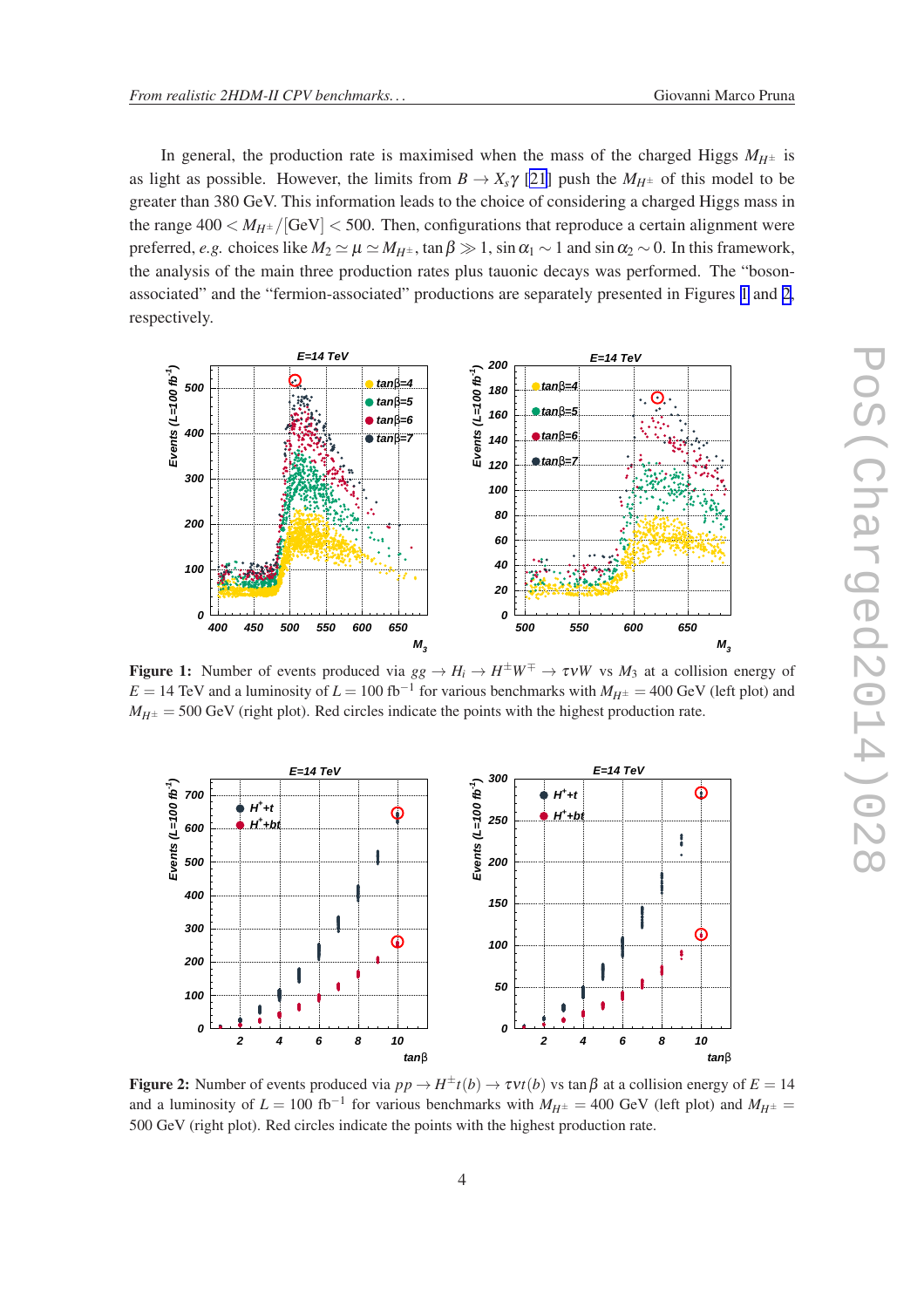In Figure [1](#page-3-0), the expected number of events for the boson-associated production plus tauonic decay is plotted against  $M_3$  in the framework of LHC run 2 for various choices of  $\tan \beta$ . The maximum reach occurs when the latter is around tan  $\beta = 7$  and the production becomes resonant with respect to  $H_3$ , *i.e.*  $gg \to H_3 \to H^{\pm}W^{\mp}$ . In Figure [2,](#page-3-0) the expected number of events for the fermion-associated production plus tauonic decay is plotted against tan  $\beta$ , clearly showing that the cross sections for such processes are almost independent from other parameters. For tan  $\beta \geq 10$ , perturbative unitarity calls for a more compact spectrum and lower production rates [\[8\]](#page-5-0).

|         | $\alpha_1/\pi$ | $\alpha_2/\pi$ | $\alpha_3/\pi$ | $\tan \beta$ | $M_2$ | $M_{H^\pm}$ | Production |
|---------|----------------|----------------|----------------|--------------|-------|-------------|------------|
| $P_{1}$ | 1.42953        | $-0.01299$     | 0.11118        |              | 400   | 400         | Bosonic    |
| $P_{2}$ | 1.43129        | $-0.01909$     | 0.18063        |              | 500   | 500         | Bosonic    |
| $P_{3}$ | 1.48311        | $-0.01026$     | 0.10666        | 10           | 400   | 400         | Fermionic  |
| $P_4$   | 1.46942        | $-0.00928$     | 0.13918        | 10           | 500   | 500         | Fermionic  |

Table 1: Selected benchmark points. Masses are in GeV.  $\mu$  is chosen  $\sim M_2$ .

The cross sections for the points with the highest production rate read as follows: for the boson-associated production, if  $M_{H^{\pm}} = 400$  (500) GeV, one has  $\sigma = 5.16$  (1.74) fb; for the fermionassociated production, if  $M_{H^{\pm}} = 400$  (500) GeV, one has  $\sigma = 6.45$  (2.83) fb. In Table 1, such points are identified with a label and the related values of the parameters are collected.

Next, the significance of the fermion-associated signal is studied. The background mainly consists of three final states:  $W + 3j$ ,  $t + W + j$ , and  $t + W$ , listed from the most to the least relevant. For the case in which the final state includes more than 1 jet, the following cuts were applied to ensure the convergence of the integration:  $p_T^j > 20$  GeV,  $|\eta_j| < 5 \forall j$ ,  $\Delta R(jj) > 0.1$  and  $10 < M_{ii}/[GeV] < 180$ . The inclusive cross-sections are  $\sigma_{\tau v3i} = 3110$  pb,  $\sigma_{\tau v i} = 57$  pb and  $\sigma_{\tau v} =$ 4.52 pb. For the reconstruction of the signal, the final state was required to consist of  $1 \tau$ ,  $N > 3$ jets of which exactly one is *b*-tagged, plus the following cuts were implemented:  $p_7^j$  $T_{T}$ ,  $p_{T}^{\tau}$  > 40 GeV,  $|\eta_j|$  < 2.4  $\forall j, |\eta_{\tau}|$  < 2.3,  $\Delta R(jj) > 0.5$ ,  $\Delta R(\tau j) > 0.3 \ \forall j, b(c)$ -tagging efficiency of 70% (20%) [[22\]](#page-5-0), mistagging rate for light jets of around 1%, flat  $\tau$ -tagging efficiency 25% [[23](#page-5-0)]. Furthermore,  $MET > 100 \text{ GeV}$  was chosen to cut  $W \to \tau v$ ,  $|M_{jj} - M_W| < 30 \text{ GeV}$  was imposed to select jets stemming from a *W*,  $|M_{jjj} - M_t|$  < 30 GeV was set to reconstruct the intermediate *t*-quark. For the  $M_{H^{\pm}} = 400$  (500) GeV case, the peak was selected with a cut of 350 (450) $< M_T(\tau)/[GeV] < 420$ (520).

Despite the good efficiency of the strategic cuts, summing up the  $tbH^{\pm}$  and the  $tH^{\pm}$  modes one obtains the following number of events for  $M_{H^{\pm}} = 400$  (500) GeV:  $S = 9.3$  (3.9),  $B_{t\tau v} = 0.6$  $(0.1)$ ,  $B_{\tau \nu i} = 1.4$   $(0.2)$ ,  $B_{\tau \nu 3 i} = 2.5$   $(1.2)$ . This leads to a signal-over-background significance of  $\Sigma = S/\sqrt{S+B} = 2.5$  (1.7).

#### 5. Conclusion

The production and tauonic decay of a CPV 2HDM type-II charged Higgs at the LHC run 2 was presented. The main production modes were analysed, and the significance of the fermion-associated production was determined for chosen benchmark points, turning out to be below the discovery threshold. For this, the studied production mode calls for either a luminosity or energy upgrade [[24\]](#page-5-0). The boson-associated case needs further study.